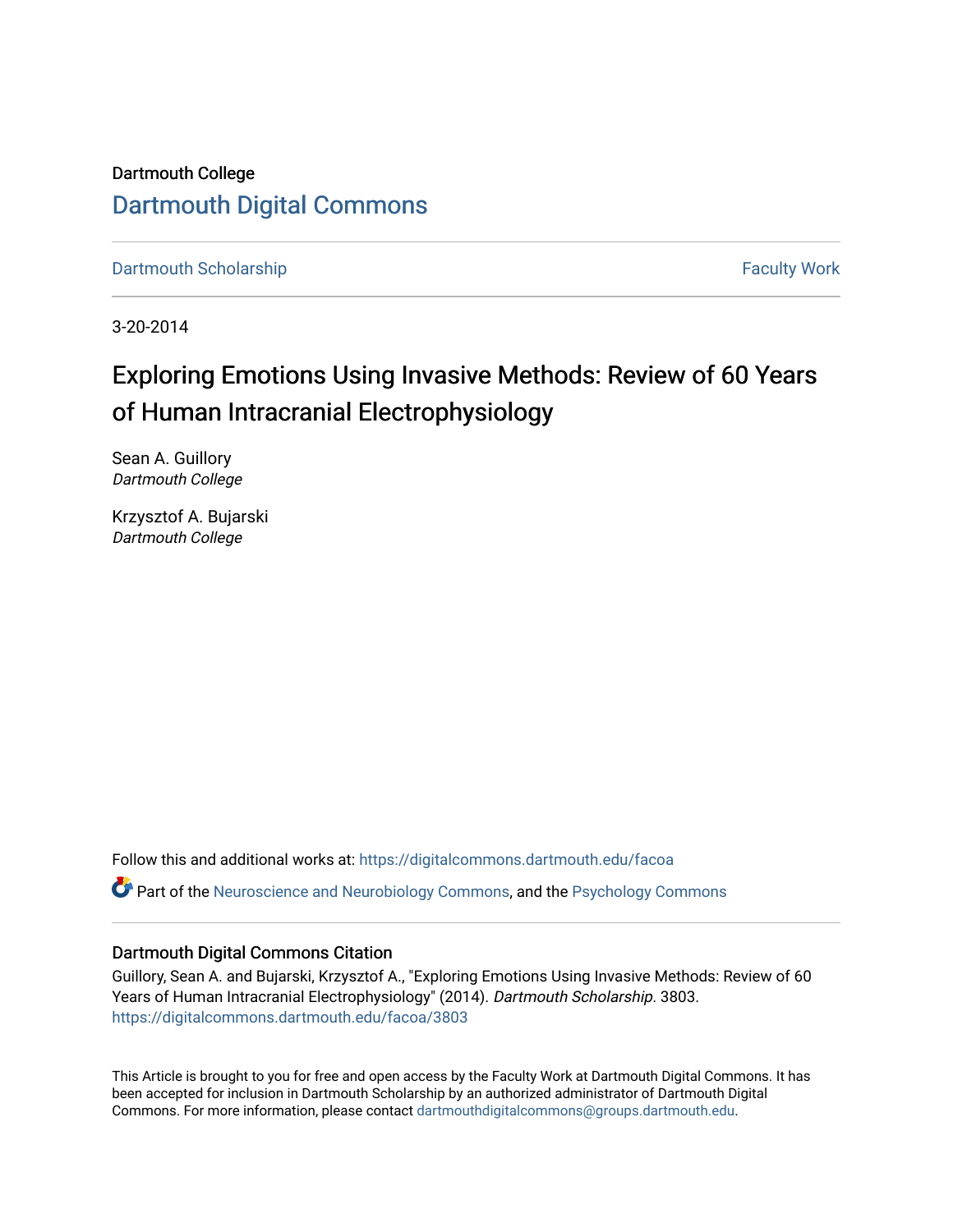# Exploring emotions using invasive methods: review of 60 years of human intracranial electrophysiology

# Sean A. Guillory<sup>1</sup> and Krzysztof A. Bujarski<sup>2</sup>

<sup>1</sup>Psychological and Brain Sciences Department, Dartmouth College, Hanover, NH, USA and <sup>2</sup>Department of Neurology, Geisel School of Medicine at Dartmouth, Hanover, NH, USA

Over the past 60 years, human intracranial electrophysiology (HIE) has been used to characterize seizures in patients with epilepsy. Secondary to the clinical objectives, electrodes implanted intracranially have been used to investigate mechanisms of human cognition. In addition to studies of memory and language, HIE methods have been used to investigate emotions. The aim of this review is to outline the contribution of HIE (electrocorticography, single-unit recording and electrical brain stimulation) to our understanding of the neural representations of emotions. We identified 64 papers dating back to the mid-1950s which used HIE techniques to study emotional states. Evidence from HIE studies supports the existence of widely distributed networks in the neocortex, limbic/paralimbic regions and subcortical nuclei which contribute to the representation of emotional states. In addition, evidence from HIE supports hemispheric dominance for emotional valence. Furthermore, evidence from HIE supports the existence of overlapping neural areas for emotion perception, experience and expression. Lastly, HIE provides unique insights into the temporal dynamics of neural activation during perception, experience and expression of emotional states. In conclusion, we propose that HIE techniques offer important evidence which must be incorporated into our current models of emotion representation in the human brain.

Keywords: intracranial; EEG; epilepsy; emotion; social; stimulation; laughter; mirth; electrophysiology; microelectrodes

## INTRODUCTION

The study of the neural representation of emotions is one of the cornerstones of cognitive neuroscience research. One encompassing definition sees emotions as helping to coordinate, adapt and reinforce sets of changes to the brain and body towards the triggering event [\(Adolphs](#page-9-0) et al., 2010). Despite enormous progress over the past 15 years in our understanding of the neural representation of emotions in the human brain thanks to functional neuroimaging, several recent meta-analyses point out continued controversy over many central concepts (e.g. [Murphy](#page-10-0) et al., 2003; [Phan](#page-10-0) et al.[, 2002](#page-10-0); Kober et al.[, 2008;](#page-9-0) [Lindquist](#page-10-0) et al., 2012). For instance, despite general agreement that emotional states causes wide-spread brain activation, some investigators postulate that the data support the existence of discrete emotional processing centers in the brain while others see the data as supporting less discrete, more network-based processing. The more locationist view argues that a small set of discrete emotions (e.g. anger) are represented by discrete, evolutionarily conserved anatomical systems in the brain (e.g. amygdala) [\(Adolphs](#page-9-0) et al., 1994; [Bechara](#page-9-0) et al., 1995; [Calder](#page-9-0) et al., 1996; Scott et al.[, 1997;](#page-10-0) [Adolphs](#page-9-0) et al.1999; [Schmolck and](#page-10-0) [Squire, 2001](#page-10-0); [Vytal and Hamann, 2010](#page-10-0); Lench et al.[, 2011\)](#page-10-0). The contrary position is a distributionist view which argues that no single macro-anatomical structure uniquely specializes for individual emotion categories and proposes a dimensional view (i.e. positive and negative valence, high and low arousal) of emotions. In certain views, emotion categories are composed of even more basic psychological units called 'psychological primitives' ([Cunningham and](#page-9-0) [Zelazo, 2007;](#page-9-0) [Barrett, 2011, 2012;](#page-9-0) [LeDoux, 2012;](#page-10-0) [Lindquist and](#page-10-0) [Barrett, 2012](#page-10-0); [Lindquist](#page-10-0) et al., 2012; [Russell, 2012](#page-10-0); [Barrett and](#page-9-0) [Satpute, 2013;](#page-9-0) [Lindquist](#page-10-0) et al., 2013; [Hamann, 2012\)](#page-9-0). While these distributionist theories either focus on some combination of the psychological and the neural levels, the ones we will focus on will primarily be of the neural level.

Received 31 December 2012; Revised 7 January 2014; Accepted 10 January 2014

Advance Access publication 7 February 2014

This work was supported by a National Science Foundation Graduate Research Fellowship (S.A.G.).

Correspondence should be addressed to Krzysztof A. Bujarski, Department of Neurology, One Medical Center Drive Lebanon, NH, 03756, USA. E-mail: Krzysztof.A.Bujarski@hitchcock.org

While to some extent the dispute over what the evidence shows may stem from presuppositions of the investigators, it is possible that limitations in methods used to investigate human emotions are fueling this dispute. Techniques typically used in the neuroscience of emotion depend on the organisms under study. Human studies primarily use some form of neuroimaging (e.g. fMRI, EEG, MEG) and either temporary (e.g. TMS) or permanent lesion participants. One limitation could be the spatiotemporal resolution of functional neuroimaging. Perhaps the processing units of interest can be better dissociated at a level smaller and faster than conventional neuroimaging can detect? A second limitation stems from caveats of inferring causality from lesion studies. Lesion map data primarily come from stroke patients with the possibility of wide lesions that effect cortical, subcortical and white matter regions [\(Duffau, 2012](#page-9-0)). Even focal lesions that are localized to a single region have been shown to produce different behavioral results in different participants [\(Feinstein, 2013\)](#page-9-0). The individual variability and lack of control leads to many third-variable confounds that hurt causal inferences.

To alleviate some of these issues, studying animal models opens up an array of different invasive techniques with the best spatiotemporal resolution possible. Research with non-human models typically uses invasive forms of electrophysiology [e.g. single neuron recordings, local field potentials (LEPs), etc.] and lesion techniques. While these studies in rodents and non-human primates have contributed to our understanding of emotion and pro-social behavior [\(LeDoux, 2000;](#page-9-0) [Burgdorf and Panksepp, 2006](#page-9-0)), there are numerous, complex behaviors unique to humans that are not possible to study in animals yet are critical to the understanding of hypothesized neural emotion models.

# Human Intracranial Electrophysiology

Human intracranial electrophysiology (HIE) techniques have been used since the 1950's for characterization of epilepsy in people who experience seizures despite optimal treatment with medications. The clinical goal of HIE is to establish which regions of the brain generate seizures and to determine if surgical removal of this tissue is possible. Following the implantation of intracranial electrodes, regions of the brain that are epileptogenic are identified. In addition, areas around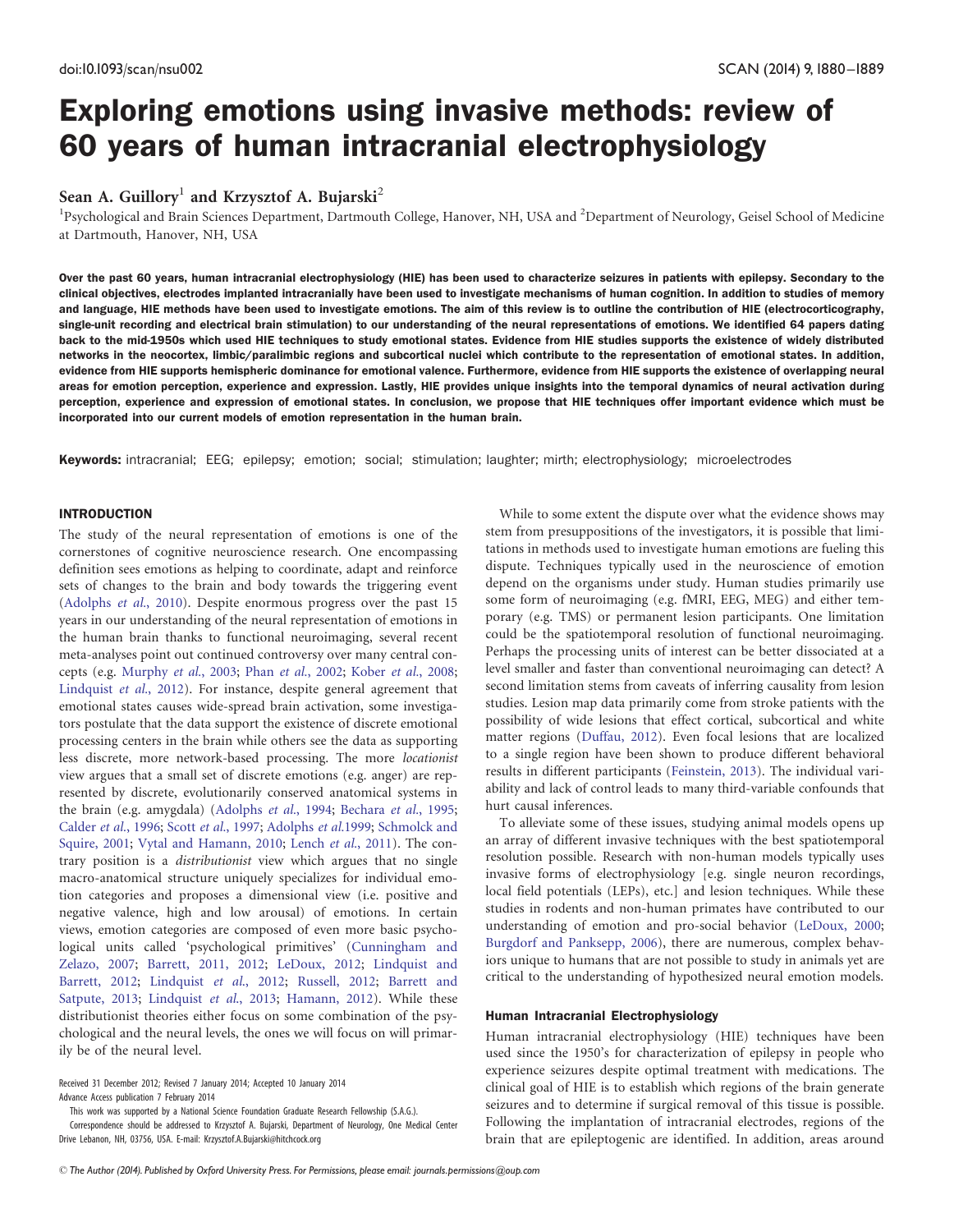## Exploring emotions using invasive methods **SCAN** (2014) 1881

epileptogenic tissue are tested for cognitive and sensorimotor function by electric current stimulation via the implanted electrodes.

Secondary to the clinical goals, HIE techniques can be used for research by allowing measurement of localized brain activity during the performance of cognitive tasks ([Engel](#page-9-0) et al. 2005; [Adolphs](#page-9-0). 2007). The type of brain activation seen using HIE techniques depends mainly on the type of electrode used for recording. If macroelectrode contacts (2–5 mm discs) are used, then LFPs can be recorded. If microelectrodes  $(20-40 \mu$  wires) are used, then activity of single neurons is seen and referred to as single-unit activity (SUA). In addition to measurements of brain activation, electrical brain stimulation (EBS) via macroelectrode contacts can be used to determine if temporary neural suppression or activation leads to an effect on cognitive function.

# Advantages of HIE Methods

HIE methods allow for the measurement of electrical activity similar to scalp EEG but with greater spatial resolution, better gamma frequency resolution (30–150 Hz activity) and higher signal-to-noise ratio ([Mukamel and Fried, 2012\)](#page-10-0). Compared to functional MRI, HIE techniques offer comparable spatial resolution but with microsecond temporal resolution which is on the same order of magnitude as the speed of cognitive processing. Furthermore, HIE recordings are somewhat immune to muscle and eye movement artifact ([Kovach](#page-9-0) et al., 2011). This allows for the study of phenomena involving motor actions which is difficult when using functional MRI, such as laughter.

An additional major advantage of HIE methods includes the ability to deliver targeted EBS which is useful for making causal inferences. Methods like EEG, fMRI and intracranial recordings can establish covariance between brain and behavior but temporal precedence and third-variable exclusion is necessary to make a causal inference. HIE stimulation techniques have the advantage of the stimulation having temporary effects (vs lesion) and having the ability to record from the same electrodes used for stimulation (vs TMS). Intraoperative stimulation procedures can also afford the opportunity to stimulate subcortical and white matter tracts ([Duffau, 2010\)](#page-9-0). The induction of distinct behaviors with EBS offers compelling evidence that this brain region is in some way involved in the neural representation of that emotional state.

Signal analysis techniques used in HIE are similar to techniques for scalp EEG ([Makeig](#page-10-0) et al., 2004). If the question is focused on looking at the neural signal during a specific event, there are time-locking methods for looking at the evoked potentials or the frequency distribution. If the question is focused on looking at the similarity of processing across brain areas, then techniques that are similar to fMRI network analysis can be used ([Lachaux](#page-9-0) et al., 2003).

#### Limitations of HIE techniques

Several significant limitations of HIE techniques exist. First, the recordings are performed in patients with epilepsy, not neurotypical subjects. While it is true that parts of their brains are impaired, it is not correct to assume that the entire brain is pathological. A historical example of how data from intracranial patients can inform healthy brain activity is Wilder Penfield's work on the somatotopic organization of primary sensory and motor cortex. Intracranial electrodes are generally implanted to cover wide areas of the brain with the goal of understanding which brain regions are pathological and which are healthy. Electrodes which record from pathological brain areas are excluded from analysis.

Second limitation of HIE research is the issue of limited spatial coverage in a single patient. In fact, as many as 10 000 intracranial recording sites would be necessary to get the same whole-brain spatial coverage as fMRI ([Lachaux](#page-9-0) et al., 2003). This limitation can be partially circumvented by hypothesis-driven study designs which ask

questions about focal networks. For instance, a typical intracranial electrode placement for suspected temporal lobe epilepsy may cover the amygdala, hippocampus, temporal pole, temporal neocortex and occipital-temporal cortex. This implant strategy may allow for the testing of hypotheses regarding visual processing of fear-inducing stimuli. However, this implant strategy does not allow for the understanding of how the rest of the brain functions during the task.

Third limitation of HIE research involves inferences which can be drawn from EBS. EBS can either activate a brain region (e.g. causing hand movements during stimulation of the motor cortex), inhibit a brain region (e.g. causing language arrest during stimulation of Broca's area), or activate a whole sub-network distant to the site of stimulation (David et al.[, 2010](#page-9-0); [Mandonnet](#page-10-0) et al., 2010). Therefore, the experience of fear during stimulation of the amygdala may result from activation of the amygdala itself, may result from activation of a distant brain region via neural connections, or conversely may result from disinhibition of a distant brain region by inhibition of the amygdala. Furthermore, it is difficult to assess from stimulation experiments the extent of the brain volume which is influenced by the stimulation. Some of these uncertainties have been addressed by reports of good motor outcomes in surgical resections up to 1 cm of cortical distance from eloquent regions mapped by stimulation [\(Gregorie and Goldring,](#page-9-0) [1984\)](#page-9-0). In addition, during EBS it is often noted that adjacent electrode sites are not affected by the stimulation.

The authors are interested in the use of HIE to study the neural basis of emotions because the methodology has many strengths which complement conventional neuroimaging. The goals of this review are 2 fold. First, we aim to organize the findings from half-a-century of HIE research into human emotions. Second, we aim to draw conclusions on what the evidence from HIE adds to our present understanding of the neural representation of emotions. By the end of the manuscript, we will see how the current HIE evidence gives answers to the following questions: (i) Are emotional responses localized specifically and consistently to specific brain regions or are they widely distributed? (ii) Do experience, expression and perception share any neural machinery? (iii) Is there any (absolute or relative) hemispheric lateralization during emotion?

#### CRITERIA FOR INCLUSION

A Pubmed and Google Scholar search was performed using the following keywords: emotions, social, face, intracranial, iEEG, EcOG, cortical stimulation, deep brain stimulation, laughter, intraoperative, sad, fear, mirth, dyad. For the purpose of finding as many articles as possible for this review, three delineating terms for different emotion phenomena needs to be defined. We will be defining emotional perception as the cognitive capability to perceive the emotion of another human being. Emotional expression will be defined as the motoric act associated with having an emotion. This is independent from the emotional experience, which is the subjective feeling associated with an emotional event. Several related topics were not included in this review. Studies investigating reward processing, learning, and decision making were omitted (for review, see Oya et al.[, 2005](#page-10-0); and Lega [et al.](#page-10-0), [2011\)](#page-10-0). Second, studies aimed at investigation of DBS in treatment of mood disorders were not included (for review, see [Holtzheimer and](#page-9-0) [Mayberg, 2011\)](#page-9-0). Lastly, studies of pain experience were not included (for review, see [Selimbeyoglu and Parvizi, 2010](#page-10-0)). Only Englishlanguage articles and chapters were used.

# QUALITATIVE FINDINGS

# Overview of articles

Sixty-four studies which investigated emotional processing using HIE methods were identified. Year of publication ranged from 1954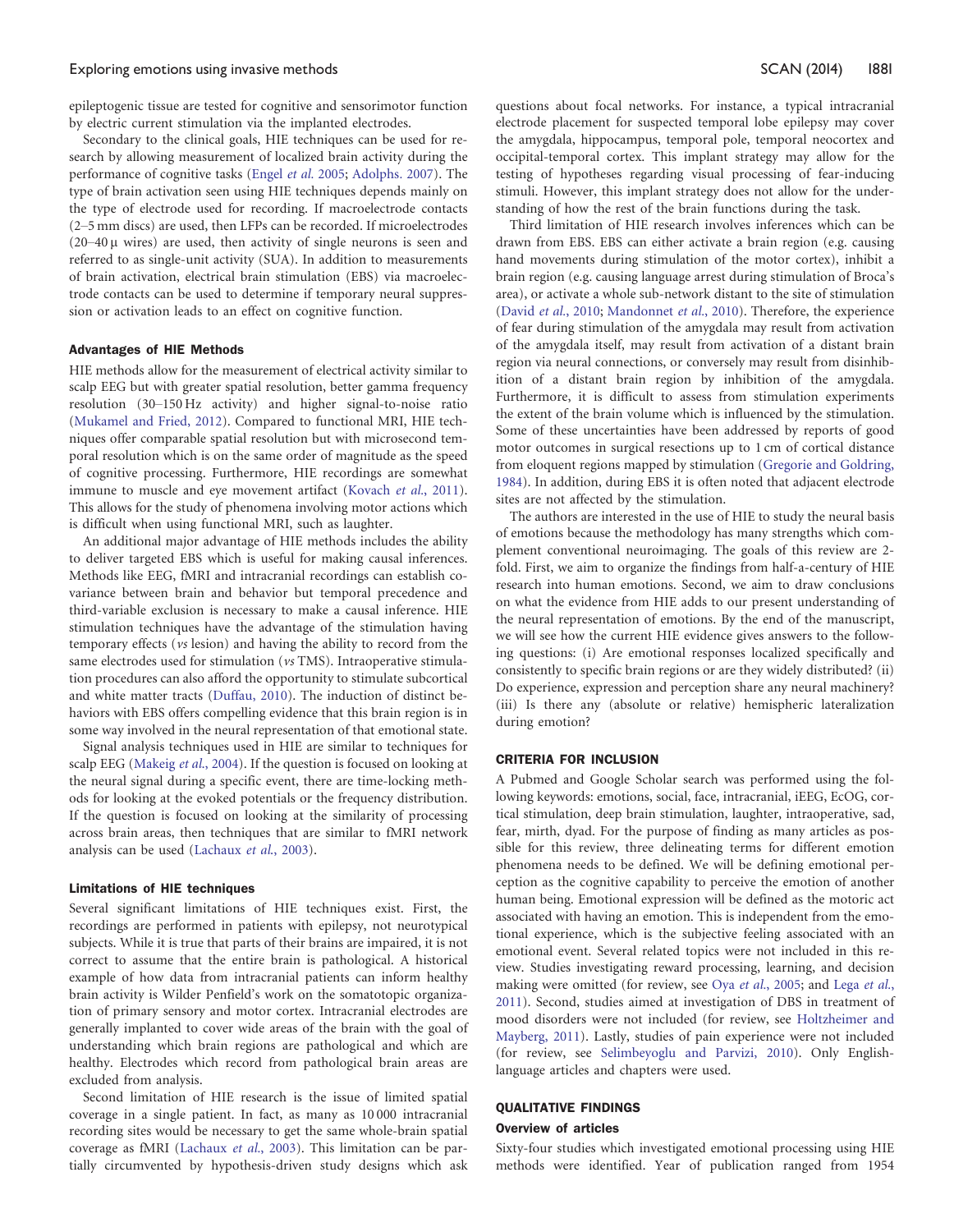<span id="page-3-0"></span>to 2012. Twenty-one studies examined neural activity during perception of emotional states in others (Table 1). Twenty-seven studies examined neural activity during the experience of negatively valenced emotional states ([Table 2](#page-4-0)) and 12 papers during the experience of positively valenced emotional states ([Table 3](#page-5-0)). Eleven studies examined neural activity during the motoric expression of emotional states [\(Table 4\)](#page-5-0). Some papers are listed under more than one table. The investigated brain regions include significant portions of the temporal, frontal, parietal and occipital neocortex, multiple limbic areas including the hippocampus, amygdala, insula and cingulate gyrus, and several subcortical regions including the subthalamic nucleus, substantia nigra, zona incerta and various parts of the internal capsule. To see this same data organized by brain regions, please refer to tables in the [Supplementary Data.](http://scan.oxfordjournals.org/lookup/suppl/doi:10.1093/scan/nsu002/-/DC1)

The studies reviewed varied in many ways. There was a lack of consistent methodological standardization in the study designs, stimulus presentation, recording techniques, analysis techniques and electrode localization methods. In addition, most authors did not describe the exact type of epilepsy that the patient was suffering from or how trials or electrodes with epileptic activity were excluded from the analysis. For these reasons, quantitative meta-analysis was not possible with this data. In turn, data were organized in a semi-quantitative fashion based on reported neuroanatomy and descriptions of emotional processes.

#### Perception of emotional states in others

Most investigators used pictures of static faces with emotional expressions as stimuli and recorded neuronal activity in the fusiform gyrus, the amygdala and multiple regions of the temporal and frontal lobes (Table 1). Other tasks included studying emotional prosody either in a specific emotion framework or on a positive/negative gradient scale.

#### Table 1 Emotion perception

# Experience of positively and negatively valenced emotional states

Emotional experience was studies by two distinct methods. The first method involved measuring neural activity during the presentation of emotionally provocative stimuli, such as International Affective Picture System (IAPS) pictures. These pictures were designed to evoke changes in different aspects of emotion experience in general (e.g. valence and arousal) and do not elicit a specific emotion per se. The second method involved subjective reports of emotional states induced by electrical stimulation of various brain regions ([Tables 2](#page-4-0) and [3](#page-5-0)). Stimulation findings are primarily incidental in that the emotional experience was spontaneously elicited and self-reported by the patients.

## Motoric execution of emotional expression

Studies in this section include reports of elicitation of facial expression of an emotional state with the subject reporting no associated emotional experience. Regions of the brain include areas of the frontal lobe and subcortical structures [\(Table 4](#page-5-0)). Many of these expressions elicited were complex phenomena like laughing or crying without the appropriate emotion. The more subtle emotional expressions elicited are taken on face value from the clinician's reports but future researchers should take care that these motoric acts are specific to emotions and not under voluntary control for communicative purposes ([Fridlund, 1991](#page-9-0)).

# **DISCUSSION**

The study of emotions in the human brain using HIE techniques dates back almost 60 years to the pioneering work of Wilder Penfield. Studies reviewed can be divided into two main types. The first type includes studies which aimed to measure brain activation during viewing of emotionally provoking stimuli. The types of stimuli included presentation of faces with emotional facial expressions (e.g. Ekman

| Study                | Year              | Type of study    | Areas                  | Results                                                                                                                                                                                                                             |
|----------------------|-------------------|------------------|------------------------|-------------------------------------------------------------------------------------------------------------------------------------------------------------------------------------------------------------------------------------|
| Krolak-Salmon et al. | 2003              | ERP, Stimulation | Anterior insula        | Regions with differential potentials for disgust face perception also elicit negative valence<br>experience during stimulation                                                                                                      |
| Krolak-Salmon et al. | 2004              | ERP              | Amygdala               | Amygdala active in fear perception $>$ other emotions                                                                                                                                                                               |
| Tsuchiya et al.      | 2008              | ERP              | Fusiform, STS          | Fusiform gyrus participates in emotion decoding                                                                                                                                                                                     |
| Pourtois et al.      | 2010a             | ERP              | Fusiform               | Early face response and late emotion and eye direction response                                                                                                                                                                     |
| Pourtois et al.      | 2010 <sub>b</sub> | ERP              | Amygdala               | Different early and late responses in amygdala. Only late modulated by attention.                                                                                                                                                   |
| Jung et al.          | 2011              | ERP              | Lateral orbitofrontal  | OFC active in negative emotion processing                                                                                                                                                                                           |
| Rømer-Thomsen et al. | 2011              | ERP              | ACC                    | ACC showed differences between happy and sad faces $\sim$ 500 ms                                                                                                                                                                    |
| Ojemann et al.       | 1992              | Single unit      | Right lateral temporal | SUA to facial emotion perception.                                                                                                                                                                                                   |
| Fried et al.         | 1997              | Single unit      | Hippocampus, amygdala  | SUA to facial emotion encoding and recognition.                                                                                                                                                                                     |
| Fried et al.         | 1982              | Stimulation      | Lateral temporal       | Impaired judgment of emotional facial expressions.                                                                                                                                                                                  |
| Péron et al.         | 2010a             | Stimulation      | <b>STN</b>             | Impairment of recognition for sad and fearful facial expressions                                                                                                                                                                    |
| Péron et al.         | 2010b             | Stimulation      | <b>STN</b>             | Impairment in recognizing the emotional prosody in speech stimuli.                                                                                                                                                                  |
| Mukamel et al.       | 2010              | Single Unit      | SMA, MTL               | Responsive firing for emotional face perception and execution                                                                                                                                                                       |
| Brück et al.         | 2011              | Stimulation      | <b>STN</b>             | Enhanced processing of highly-conflicting emotional messages.                                                                                                                                                                       |
| Marinkovic et al.    | 2000              | ERP, Stimulation | Anterior inferior PFC  | Intracranial recording and stimulation evidence found cortex sensitive for faces (including<br>hallucinations of faces when stimulated). Area was resected and produced deficits in<br>emotional face recognition (especially fear) |
| Sato et al.          | 2011              | iEEG             | Amygdala               | Greater gamma-band activity in response to fearful compared with neutral facial expressions<br>between 50 and 150 ms                                                                                                                |
| Biseul et al.        | 2005              | Stimulation      | <b>STN</b>             | Impaired recognition of fear expressions                                                                                                                                                                                            |
| Schroeder et al.     | 2004              | Stimulation      | <b>STN</b>             | Impaired recognition of angry expressions                                                                                                                                                                                           |
| Dujardin et al.      | 2004              | Stimulation      | <b>STN</b>             | Impaired recognition of angry and sad expressions                                                                                                                                                                                   |
| Drapier et al.       | 2008              | Stimulation      | <b>STN</b>             | Impaired recognition of fear and sad expressions. Apathy scores had also worsened after DBS<br>implantation.                                                                                                                        |
| Le Jeune et al.      | 2008              | Stimulation, PET | STN, orbitofrontal     | Impaired recognition of fear faces. These results positively correlate with glucose metabolism<br>in the right orbitofrontal cortex.                                                                                                |

Abbreviations: ACC, Anterior cingulate cortex; ERP, Event-related potentials; iEEG, Intracranial electroencephalography; MTL, Medial temporal lobe; PET, Positron emission tomography; PFC, Prefrontal cortex; SMA, Supplementary motor cortex; STN, Subthalamic nucleus; STS, Superior temporal sulcus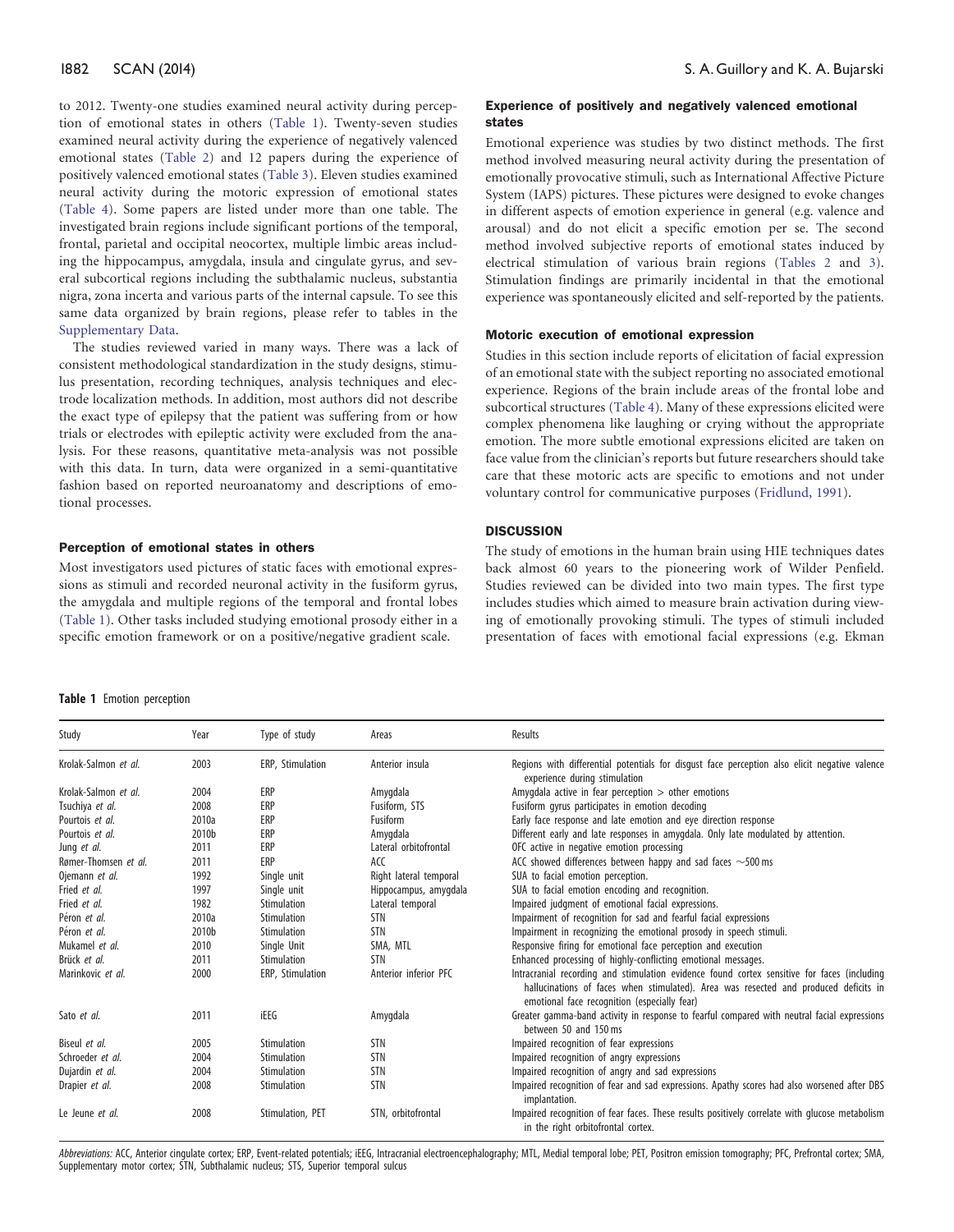<span id="page-4-0"></span>Table 2 Experience of negative emotional states

| Study                       | Year | Type of study    | Areas                                                                                            | Results                                                                                                                                                                                                                                                                                                                                                                  |
|-----------------------------|------|------------------|--------------------------------------------------------------------------------------------------|--------------------------------------------------------------------------------------------------------------------------------------------------------------------------------------------------------------------------------------------------------------------------------------------------------------------------------------------------------------------------|
| Oya et al.                  | 2002 | <b>ERP</b>       | Amygdala                                                                                         | Response to negative emotions                                                                                                                                                                                                                                                                                                                                            |
| Naccache et al.             | 2005 | <b>ERP</b>       | Amygdala                                                                                         | Response to emotional words                                                                                                                                                                                                                                                                                                                                              |
| Kawasaki et al.             | 2001 | Single Unit      | vmPFC                                                                                            | Response to negative emotional states                                                                                                                                                                                                                                                                                                                                    |
| Penfield                    | 1958 | Stimulation      | ITL                                                                                              | Fear                                                                                                                                                                                                                                                                                                                                                                     |
| Penfield and Perot          | 1963 | Stimulation      | STG, TPJ                                                                                         | Fear                                                                                                                                                                                                                                                                                                                                                                     |
| Bancaud et al.              | 1994 | Stimulation      | STG                                                                                              | Fear                                                                                                                                                                                                                                                                                                                                                                     |
| Meletti et al.              | 2006 | Stimulation      | MTL, Amygdala                                                                                    | Of the 79 emotional responses elicited, 67 were fearful, 9 were happy, and 3 were<br>sad. 12% of these responses were in the amygdala and these were all fear<br>responses.                                                                                                                                                                                              |
| Lanteaume et al.            | 2006 | Stimulation      | Amygdala                                                                                         | Right amygdala induced negative emotions, especially fear and sadness. Left amyg-<br>dala was able to induce either pleasant (happiness) or unpleasant (fear, anxiety,<br>sadness) emotions.                                                                                                                                                                             |
| Halgren et al.              | 1978 | Stimulation      | Amygdala, Hippocampus                                                                            | Fear, sadness, anger.                                                                                                                                                                                                                                                                                                                                                    |
| Mazzola                     | 2009 | Stimulation      | Insula                                                                                           | Fear, anxiety                                                                                                                                                                                                                                                                                                                                                            |
| <b>Feindel and Penfield</b> | 1954 | Stimulation      | Insula                                                                                           | Fear                                                                                                                                                                                                                                                                                                                                                                     |
| Ostrowsky et al.            | 2002 | Stimulation      | Temporal pole                                                                                    | Anxiety, sadness                                                                                                                                                                                                                                                                                                                                                         |
| Gordon et al.               | 1996 | Stimulation      | Temporal pole                                                                                    | Positive and negative emotions                                                                                                                                                                                                                                                                                                                                           |
| Mullan et. al               | 1959 | Stimulation      | MTG, STG, Insula                                                                                 | Fear                                                                                                                                                                                                                                                                                                                                                                     |
| Van Buren                   | 1961 | Stimulation      | MTL                                                                                              | Fear, laughter                                                                                                                                                                                                                                                                                                                                                           |
| Fish et al.                 | 1993 | Stimulation      | Amygdala, Hippocampus                                                                            | Fear                                                                                                                                                                                                                                                                                                                                                                     |
| Blomstedt et al.            | 2008 | Stimulation      | <b>STN</b>                                                                                       | Stimulation caused acute transient depression with crying and feeling of not wanting<br>to live.                                                                                                                                                                                                                                                                         |
| Benedetti et al.            | 2004 | Stimulation      | STN, zona incerta, substantia nigra pars<br>reticulata                                           | Zona incerta and the dorsal pole of the subthalamic nucleus produced autonomic<br>responses that were constant over time. In contrast, the stimulation of the ventral<br>pole of the subthalamic nucleus and the substantia nigra pars reticulate produced<br>autonomic and emotional responses that were inconstant over time and varied<br>according to the condition. |
| Tommasi et al.              | 2008 | Stimulation      | STN, substantia nigra, zona incerta, fields of<br>forel                                          | Stimulation caused acute transient depression.                                                                                                                                                                                                                                                                                                                           |
| Bejjani et. al              | 1999 | Stimulation      | Left substantia nigra                                                                            | Stimulation caused acute transient depression with crying and feeling of<br>hopelessness.                                                                                                                                                                                                                                                                                |
| Okun et al.                 | 2004 | Stimulation      | <b>STN</b>                                                                                       | All leads elicited pathological crying but one lead elicited fear, one elicited anxiety,<br>and the rest had no emotion at all.                                                                                                                                                                                                                                          |
| Brázdil et al.              | 2009 | <b>ERP</b>       | Medial and lateral temporal, medial and lateral<br>PFC, posterior parietal, precuneus and insula | Unpleasant pictures elicited more activity in temporal and frontal regions. Significant<br>findings to emotional stimuli were found in rarely investigated regions (posterior<br>parietal, precuneus and insula).                                                                                                                                                        |
| Krolak-Salmon et al         | 2003 | ERP, Stimulation | anterior insula                                                                                  | Regions with differential potentials for disgust face perception also elicit negative<br>valence experience during stimulation                                                                                                                                                                                                                                           |
| Smith et al.                | 2006 | Stimulation      | cingulate, OFC, MTL, amygdala and insula                                                         | Negative responses were more associated with right-sided stimulation. Positive<br>responses were found in each hemisphere (left ACC, right insula).                                                                                                                                                                                                                      |
| Vicente et al.              | 2009 | Stimulation      | <b>STN</b>                                                                                       | Lower levels of differentiating sad and fearful videos and less intense feelings<br>towards negative valence videos.                                                                                                                                                                                                                                                     |
| Sabolek et al.              | 2009 | Stimulation      | STN, substantia nigra                                                                            | Acute fear induced with right substantia nigra stimulation. Depressive feelings<br>induced with caudal STN stimulation.                                                                                                                                                                                                                                                  |
| Burdick et al.              | 2011 | Stimulation      | STN, Globus pallidus interna, Vim                                                                | STN and GPi DBS were associated with higher anger scores. It was not confirmed if<br>this was a lesion or a stimulation effect.                                                                                                                                                                                                                                          |

Abbreviations: ACC, Anterior cingulate cortex; ERP, Event-related potentials; iEEG, Intracranial electroencephalography; ITL, Inferior temporal lobe; MTG, Middle temporal gyrus; MTL, Medial temporal lobe; PET, Positron emission tomography; PFC, Prefrontal cortex; OFC, Orbitofrontal cortex; SMA, Supplementary motor cortex; STG, Superior temporal gyrus; STN, Subthalamic nucleus; TPJ, Temporoparietal junction; Vim, Ventral intermediate nucleus; vmPFC, Ventral medial prefrontal cortex

faces), presentation of emotionally provoking pictures (e.g. IAPS pictures) and audio presentations of emotionally provoking stories. In these studies, brain activity was measured using one of several methods: time-locked analysis of evoked LFPs, frequency analysis of synchronization or desynchronization, or change in the firing frequency of a neuron if recording SUA. Second type of study involved EBS of specific brain regions and measuring of either self-reports of descriptions of evoked emotional states or measuring the ability of the patient to detect emotional states in others.

# Synthesis of reviewed articles

HIE techniques offer evidence in support of six conclusions with regards to the neural representation of emotions:

(1) Evidence from HIE methods supports a model of widely distributed representations of emotions spanning the subcortical nuclei, the limbic/paralimbic regions and the neocortex [\(Figure 1\)](#page-6-0). Evidence from HIE suggests that subcortical nuclei play an important role in representation of emotional states. Stimulation of subcortical nuclei such as the STN can impair perception of sadness, fear and anger and impair recognition of emotional prosody in speech stimuli ([Table 1](#page-3-0)). Stimulation of STN, zona incerta, substantia nigra pars reticulata, fields of Forel, globus pallidus interna and ventral intermediate nucleus of thalamus can induce experience of sadness and crying (Table 2) while stimulation of the nucleus accumbens, anterior limb of the internal capsule, and ventral STN has been associated with sensation of joy and mirth ([Table 3](#page-5-0)). In addition, recording of LFPs and stimulation of amygdala, hippocampus, insula, orbitofrontal cortex, temporal pole and anterior cingulate cortex clearly points to limbic/paralimbic representation of emotional states ([Tables 1,](#page-3-0) 2 and [3](#page-5-0)). Furthermore, HIE evidence implicates neocortical regions in representation of emotional states. Stimulation of the basal temporal lobe, superior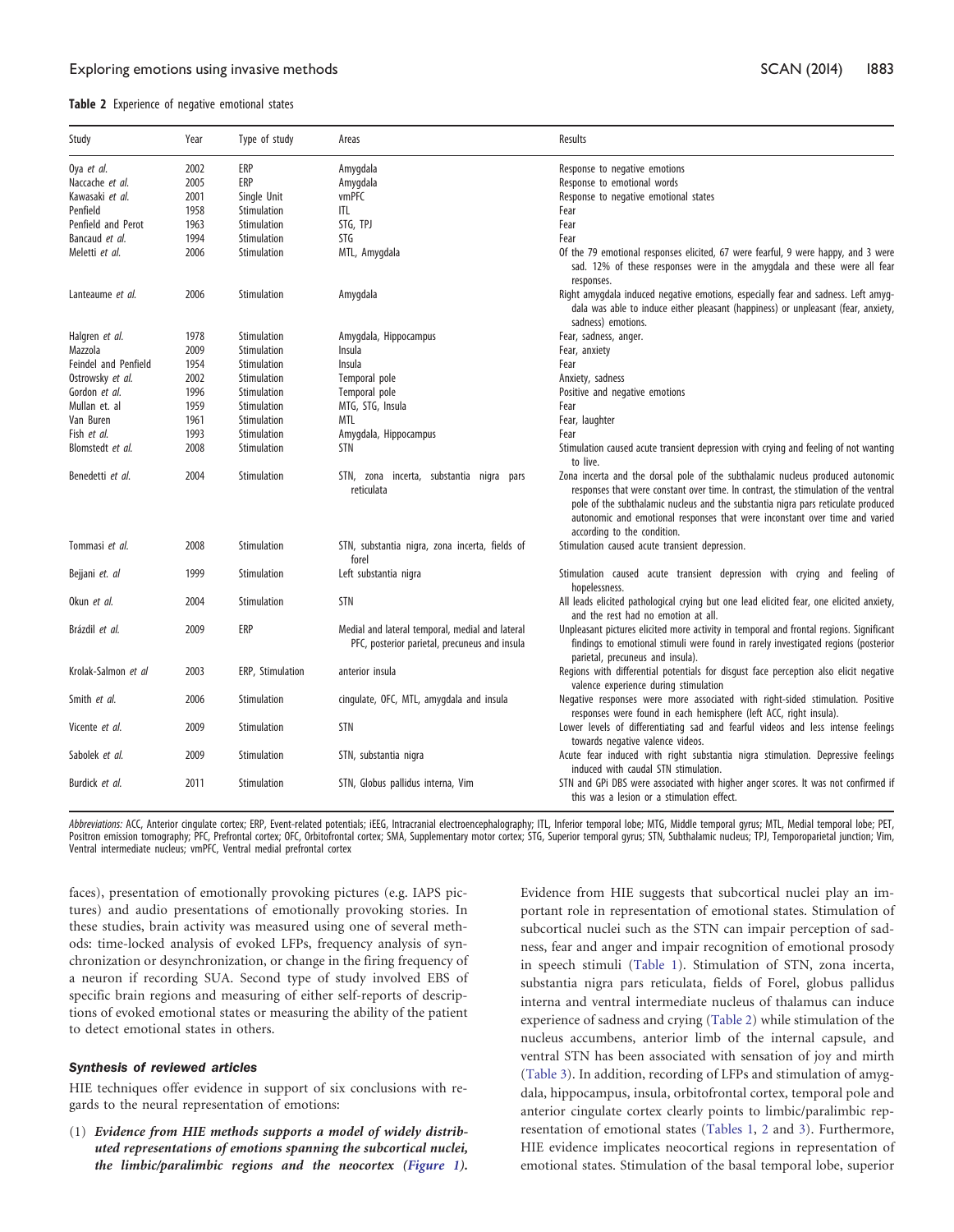#### <span id="page-5-0"></span>Table 3 Experience of positive emotional states

| Study               | Year | Type of study      | Areas                               | Results                                                                                                                                                                                                                                    |
|---------------------|------|--------------------|-------------------------------------|--------------------------------------------------------------------------------------------------------------------------------------------------------------------------------------------------------------------------------------------|
| Satow et al.        | 2003 | <b>Stimulation</b> | Left ITL                            | Mirth or mirth with laughter depending on intensity of stimulation                                                                                                                                                                         |
| Gordon et al.       | 1996 | <b>Stimulation</b> | Temporal pole                       | Positive and negative emotions                                                                                                                                                                                                             |
| Van Buren           | 1961 | <b>Stimulation</b> | MTL.                                | Fear, laughter                                                                                                                                                                                                                             |
| Meletti et al.      | 2006 | <b>Stimulation</b> | MTL, Amygdala                       | Of the 79 emotional responses elicited, 67 were fearful, 9 were happy, and 3 were sad. 12%<br>of these responses were in the amygdala and these were all fear responses.                                                                   |
| Lanteaume et al.    | 2006 | <b>Stimulation</b> | Amygdala                            | Right amygdala induced negative emotions, especially fear and sadness. Left amygdala was<br>able to induce either pleasant (happiness) or unpleasant (fear, anxiety, sadness) emotions.                                                    |
| Smith et al.        | 2006 | <b>Stimulation</b> | ACC, OFC, MTL, amygdala, and insula | Negative responses were more associated with right-sided stimulation. Positive responses<br>were found in each hemisphere (left ACC, right insula).                                                                                        |
| Hag et al.          | 2011 | <b>Stimulation</b> | ALIC, Nucleus accumbens             | After stimulation, patients felt mirth followed by a smile or laugh. For sites with smiling or<br>laughing, the mood was congruent in 28 of 31 conditions. For sites with smiling or<br>laughing, mood positively correlated with voltage. |
| Krack et al.        | 2001 | <b>Stimulation</b> | <b>STN</b>                          | Laughter with mirth was elicited in two Parkinson's patients. When the stimulation was set to<br>the therapeutic parameters, there is an improvement in akinesia symptoms                                                                  |
| Stefan et al.       | 2004 | <b>Stimulation</b> | Temporal, frontal, parietal         | Ictal pleasantness localized mainly to temporal mesiobasal areas, but also found it localized in<br>frontal and parietal in a minority of patients.                                                                                        |
| Greenhouse et al.   | 2011 | <b>Stimulation</b> | Ventral STN                         | Ventral contact stimulation led to an increase of positive emotion.                                                                                                                                                                        |
| Fernandez-Baca Vaca | 2011 | <b>Stimulation</b> | Left IFG                            | Mirth and laughter                                                                                                                                                                                                                         |
| Arroyo et al.       | 1993 | <b>Stimulation</b> | ACC, parahippocampal, fusiform      | Patient with gelastic seizures without mirth had onset at left ACC. Other patients elicited<br>laughter with mirth when stimulated around the fusiform and parahippocampal gyri.                                                           |

Abbreviations: ACC, Anterior cinqulate cortex; ALIC, Anterior limb of the internal capsule; ITL, Inferior temporal lobe; MTL, Medial temporal lobe; OFC, Orbitofrontal cortex; STN, Subthalamic nucleus

#### Table 4 Isolated motoric expression of emotion

| Study                | Year | Type of study     | Areas                                       | <b>Results</b>                                                                                                                                                                                                                                                                                                |
|----------------------|------|-------------------|---------------------------------------------|---------------------------------------------------------------------------------------------------------------------------------------------------------------------------------------------------------------------------------------------------------------------------------------------------------------|
| Davis et al.         | 2005 | Single unit       | Caudal ACC                                  | Attention-demanding stroop task involving emotional content can alter the firing rate                                                                                                                                                                                                                         |
| Mukamel et al.       | 2010 | Single unit       | SMA, MTL                                    | Responsive firing for emotional face perception and execution                                                                                                                                                                                                                                                 |
| Chassagnon et al.    | 2008 | Stimulation       | Cingulate motor area                        | In one patient, the urge to laugh without mirth was elicited                                                                                                                                                                                                                                                  |
| Fried et. al         | 1998 | Stimulation       | SMA                                         | The duration and intensity of the laughter increased with stimulation current. Smiling was<br>induced at lower currents. The patient consistently contributed the laughter to some<br>outside source.                                                                                                         |
| Sperli et al.        | 2006 | Stimulation       | Right cingulate                             | Stimulation induced smiling and laughing without mirth.                                                                                                                                                                                                                                                       |
| Schmitt et al.       | 2006 | Stimulation       | SMA and pre-motor area                      | Laughter without mirth was elicited.                                                                                                                                                                                                                                                                          |
| Bartolomei et al.    | 2005 | iEEG              | ACC, orbitofrontal, amygdala, temporal pole | Negative motoric expression preceding seizures located in ACC, Orbitofrontal, and Temporal<br>Pole. These expressions also associated with signal decorrelation between orbitofrontal and<br>amyqdala.                                                                                                        |
| Arroyo et al.        | 1993 | Stimulation       | ACC, parahippocampal, fusiform              | Patient with gelastic seizures without mirth had onset at left ACC. Other patients elicited<br>laughter with mirth when stimulated around the fusiform and parahippocampal gyri.                                                                                                                              |
| Krolak-Salmon et al. | 2006 | iEEG, Stimulation | SMA                                         | Stimulation of left pre-SMA consistently got a smile or a laugh from the patient when<br>stimulated (needed at least 0.6 mA at 50 Hz). The patient reported the mirth followed<br>the movement. At .8mA, crying followed the laughter. The field potentials in this area<br>responded mainly for happy faces. |
| Wojtecki et al.      | 2007 | Stimulation       | <b>STN</b>                                  | Pathological crying                                                                                                                                                                                                                                                                                           |
| Low et al.           | 2008 | Stimulation       | Caudal internal capsule                     | Pathological crying                                                                                                                                                                                                                                                                                           |
| Hiyoshi et al.       | 1989 | iEEG              | Lateral and mesial temporal lobe            | Disqust expression with mesial temporal focus and happy expression with lateral temporal<br>focus.                                                                                                                                                                                                            |

Abbreviations: ACC, Anterior cingulate cortex; iEEG, Intracranial electroencephalography; MTL, Medial temporal lobe; SMA, Supplementary motor cortex; STN, Subthalamic nucleus

temporal gyrus, middle temporal gyrus, temporal-parietal junction, inferior frontal gyrus and supplementary motor area has been shown to induce states of fear and mirth [\(Tables 2](#page-4-0) and 3).

(2) HIE methods supports the idea that emotional state categories (such as fear) are represented in multiple brain areas ([Figure 2](#page-7-0)). Evidence comes especially from EBS studies. For example, self-reported experience of fear has been evoked by EBS of the amygdala, insula, inferior temporal lobe, middle temporal gyrus, superior temporal gyrus, hippocampus, temporo-occipital junction and even substantia nigra ([Table 1\)](#page-3-0). Furthermore, experience of mirth has been evoked by EBS of left inferior temporal lobe, left inferior frontal gyrus, supplementary motor area, cingulate gyrus, parahippocampal and fusiform gyri [\(Table 1](#page-3-0)). Further evidence comes from ERP studies showing for instance that the hippocampus, amygdala, pre-frontal cortex, insula and precuneus activate during presentation of fearful stimuli (Brázdil et al., 2009).

(3) HIE methods support the existence of right hemisphere dominant networks for representation of negatively valenced emotional states (e.g. fear) and left-hemisphere dominant networks for positively valenced emotions states (e.g. mirth) ([Figure 3\)](#page-7-0). Evidence for hemispheric dominance for emotional valence comes primarily from qualitative analysis of EBS studies. Multiple investigators report the induction of negatively valenced emotional states (e.g. fear, anger, sadness) with EBS of the right hemisphere and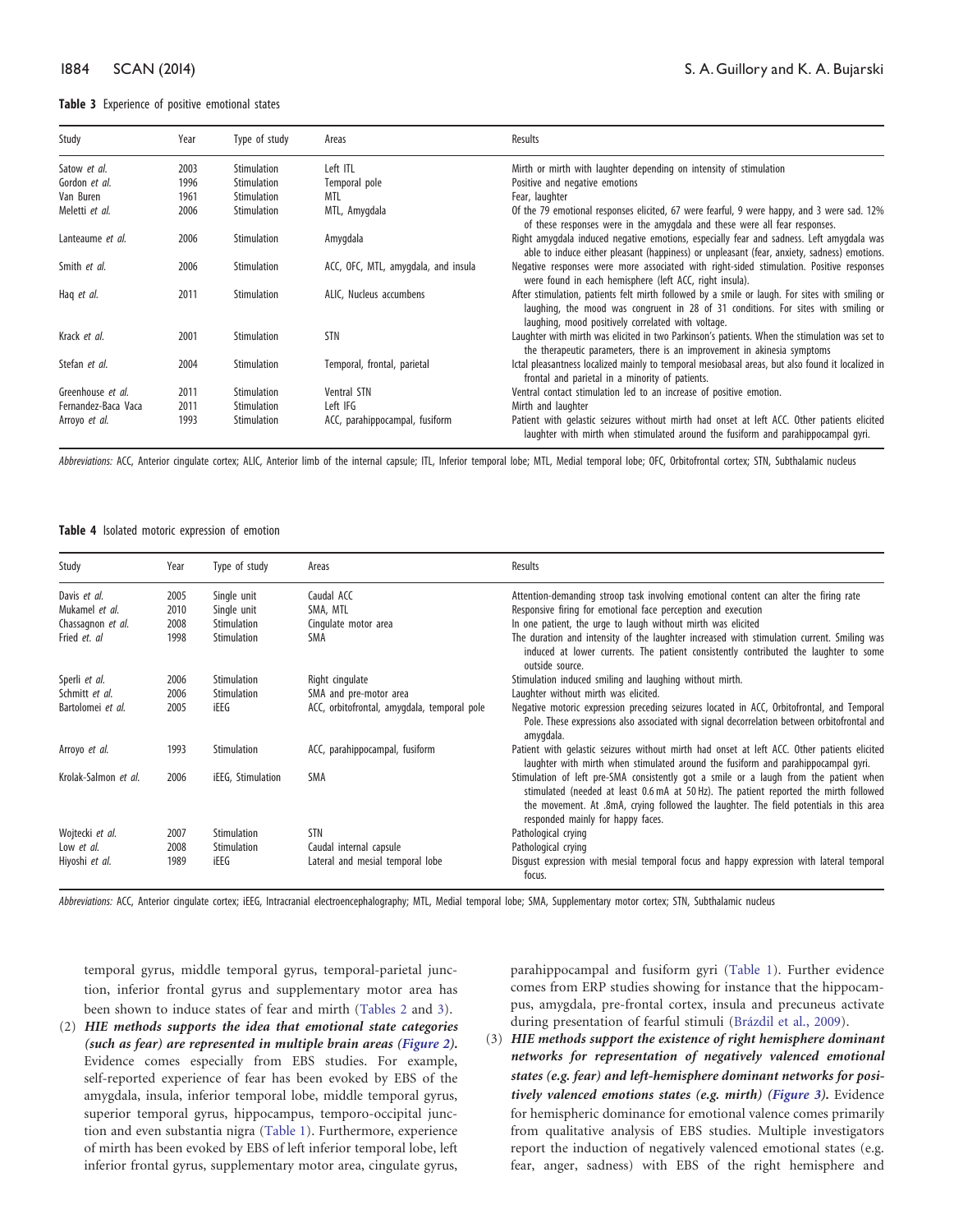<span id="page-6-0"></span>

Fig. 1 HIE studies which reported neural representation of emotional states separated by region.

positively valenced emotional states (e.g. mirth) with EBS of the left hemisphere [\(Tables 2](#page-4-0) and [3](#page-5-0)). However, HIE studies do not suggest absolute separation of emotional valence by hemisphere, only dominance. For example, stimulation of the left amygdala can induce either pleasant (e.g. happiness) or unpleasant (e.g. fear) emotions [\(Lanteaume](#page-9-0) et al., 2006).

(4) Evidence from HIE methods supports the existence of distinct yet partially overlapping neural systems for emotion perception, emotion experience, and formation of emotional motoric acts ([Figure 4\)](#page-7-0). This conclusion is supported by EBS studies, by LFP recordings, and by SUA recordings. EBS of regions in the neocortex, limbic/paralimbic cortex or deep nuclei has been shown to induce motoric expressions of emotional states without the accompanied emotional state as reported by the patient. For example, EBS of the left SMA cortex elicited 'laughter without mirth', and stimulation of the STN induced 'crying without sadness' [\(Table 4\)](#page-5-0). An interesting EBS study by Satow et al. found the experience of 'mirth only' with low EBS intensities and 'mirth accompanied by laughter' at high EBS intensities ([Satow](#page-10-0) et al., [2003\)](#page-10-0). These findings suggest that neural regions for emotion expression and emotion experience are distinct but partially overlapping. Further support for this conclusion comes from LFP recordings and EBS studies of the amygdala. The amygdala activates during perception of negatively valenced emotional faces, during experience of negatively valenced emotional states and EBS of the amygdala can induce the experience of negatively valenced emotional states ([Tables 1,](#page-3-0) [2](#page-4-0) and [3\)](#page-5-0). Lastly, this conclusion is supported by single unit recordings in the SMA and basal temporal cortex by Mukamel et al. which revealed that not only the same region, but also the same neuron can fire during perception and during motoric execution of emotional faces ([Mukamel](#page-10-0) et al.[, 2010\)](#page-10-0). These findings are largely consistent with concepts gleamed from fMRI [\(Grimm](#page-9-0) et al., 2006; [Schiller and Delgado,](#page-10-0) [2010;](#page-10-0) [Satpute](#page-10-0) et al., 2013).

(5) HIE methods elucidate the dynamics of neural activation ([Figure 5\)](#page-8-0). The high temporal resolution of HIE methods offers a unique window into the mechanics of human cognition. A fantastic example comes from recording of LFPs during processing of facial expressions as reported by multiple investigators. In these studies, intracranial macroelectrodes are placed over occipital, lateral temporal, amygdalar and orbitofrontal regions. Following the presentation of a photograph depicting a face with emotional expression, initial activation occurs in the primary visual cortex  $\sim$ 100 ms following stimulus presentation. Next, activation in the fusiform face area (FFA) occurs at 120–200 ms following presentation of facial stimuli but not to non-facial stimuli (e.g. [Pourtois](#page-10-0) et al.[, 2010a](#page-10-0)). Next, the FFA and the superior temporal gyrus (STG) activate to morphing emotional faces between 200 and 500 ms ([Tsuchiya](#page-10-0) et al., 2008). Surprisingly, activation of the amygdala to fearful expressions occurs within 200 ms following stimulus presentation, which precedes activation in the FFA, STG and orbitofrontal cortex [\(Krolak-Salmon](#page-9-0) et al., 2004). This suggests that the amygdala may modulate the activity of the FFA in a retrograde fashion. Last, activation of the orbitofrontal cortex occurs 500–1000 ms following presentation of fearful stimuli ([Jung](#page-9-0) et al.[, 2011](#page-9-0)). Amygdala and temporal lobe findings are consistent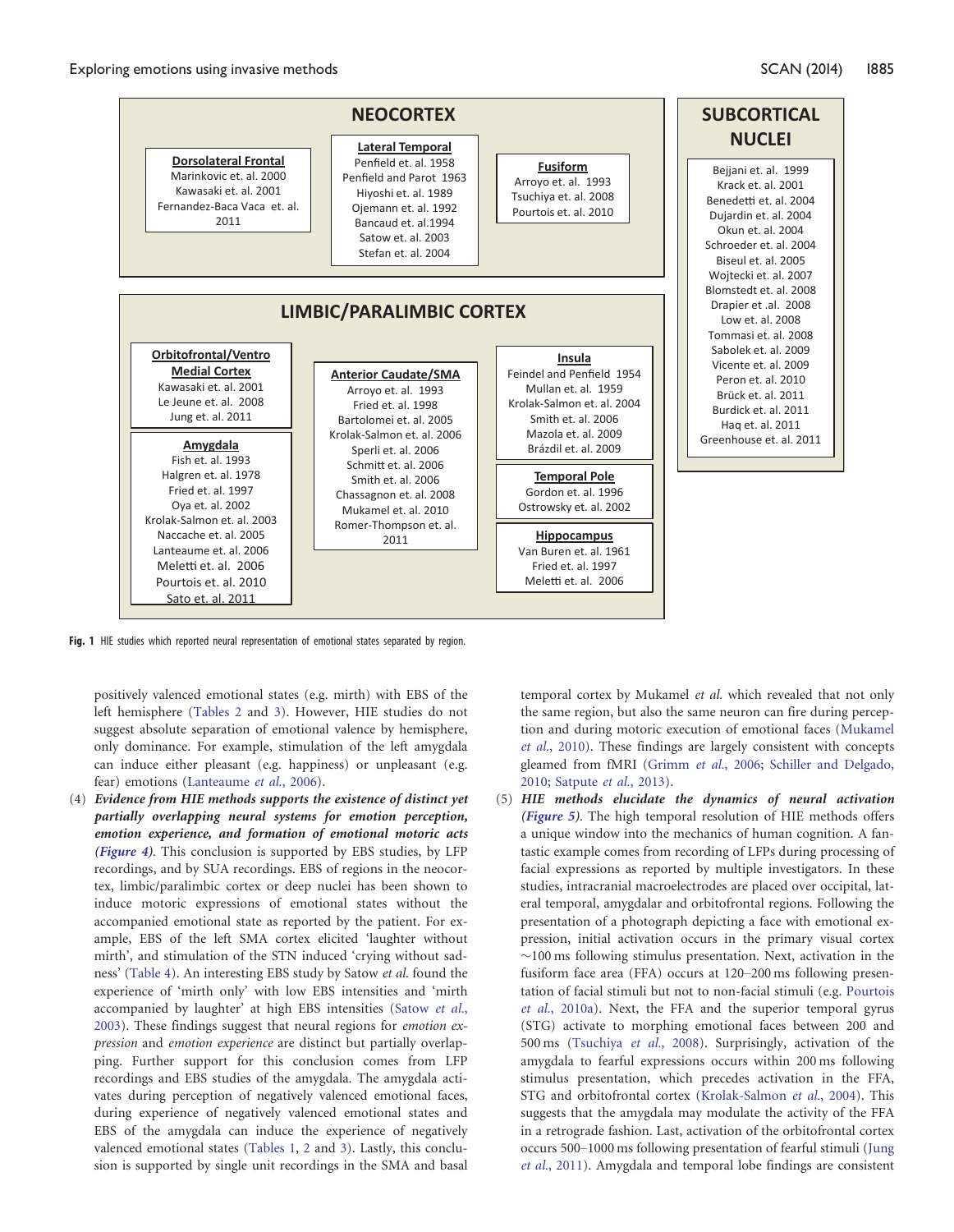<span id="page-7-0"></span>

Fig. 2 HIE studies which reported neural representation of emotion separated by emotion type.



Fig. 3 Valence-based hemispheric dominance of emotions in HIE studies



Fig. 4 Graphic conceptual depictions of two distinct models of the neural representation of emotion processing. (A) Emotion experience, perception and expression are distinctly represented in the brain. (B) Emotion experience, perception and expression share partial overlapping representation. HIE studies support this model.

with previous EEG/MEG reviews [\(Pessoa and Adolphs, 2010](#page-10-0)) but much faster (<200 ms) activity has been observed in frontal scalp EEG findings ([Barrett and Bar, 2009](#page-9-0)). Localizing neural sources from scalp responses is problematic and it cannot be assumed that the electrical activity came from parenchyma adjacent to the cortex. Nonetheless, it is interesting that sub-100 ms activity has been observed in scalp studies and where this activity is localized would be an excellent future direction.

(6) HIE methods suggest that the processing function of brain regions may change with respect to the temporal latency from the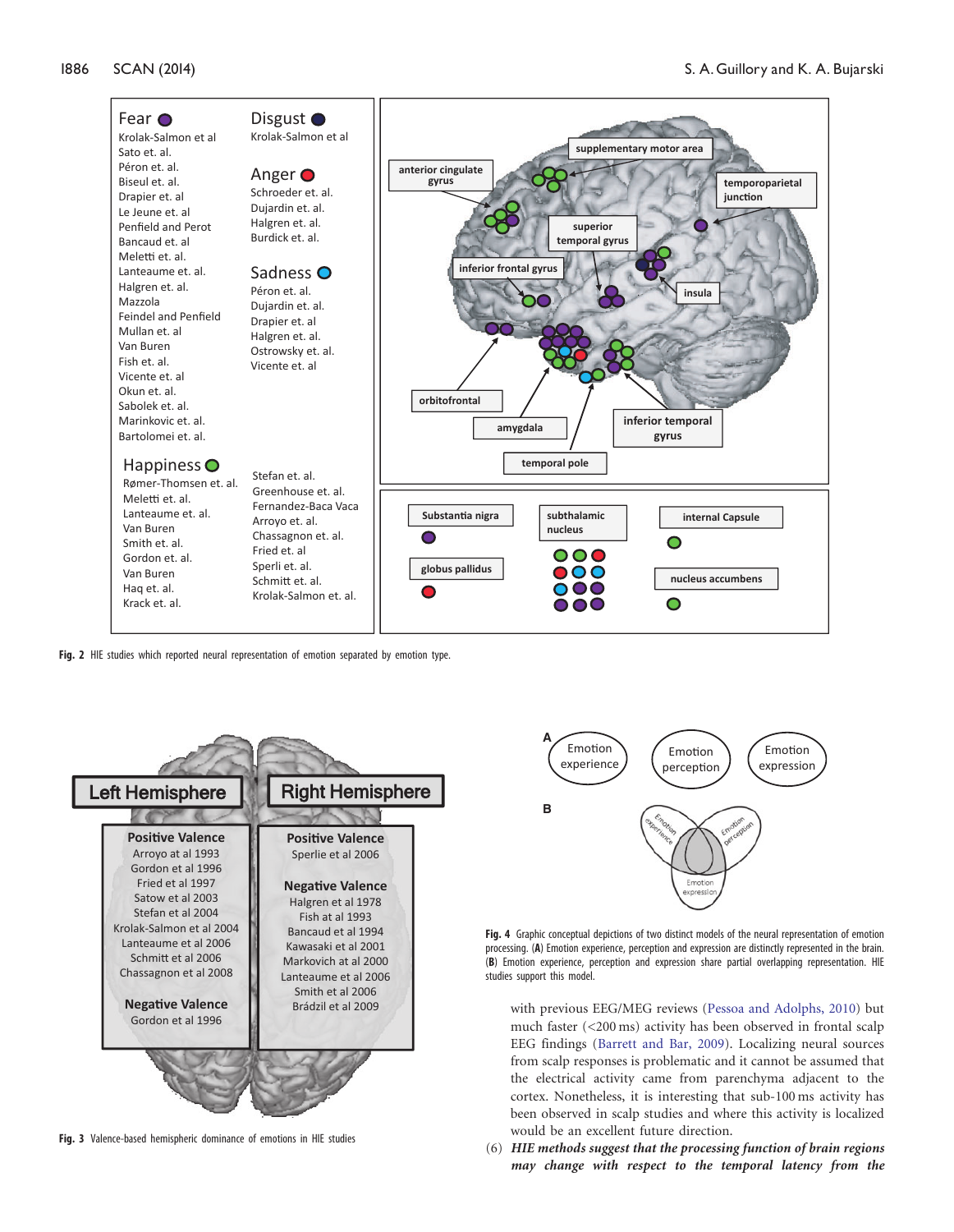<span id="page-8-0"></span>Exploring emotions using invasive methods **SCAN** (2014) 1887



Fig. 5 HIE provides information on the temporal sequence of activation during perception of emotional faces.

stimulus onset. The FFA shows early activation to faces independent of facial emotion at  $\sim$  200 ms and distinct late activation based on facial emotion and eye direction at  $\sim$  500 ms ([Pourtois](#page-10-0) et al., [2010a](#page-10-0)). This finding provides evidence to suggest that the role of a certain brain region in cognitive processing may change depending on the latency from stimulus presentation, i.e. the FFA processes all faces early and only later processes facial emotion. The high temporal resolution of HIE suggest a slightly different model of emotion processing as compared to fMRI. HIE model suggests that FFA processes most of the information during perception of static and dynamic facial expressions, the only difference being the latency from stimulus presentation.

### CONCLUSIONS AND COMPARISON TO NON-HIE EVIDENCE

Evidence from HIE methods supports several general conclusions. First, HIE offers strong evidence against the existence of super-specialized macro-anatomical structures for representation of single emotion categories (e.g. amygdala for fear) but rather offers evidence that their representation is more broadly distributed between the subcortical nuclei, the limbic/paralimbic regions, and the neocortex. Although many investigators report clear descriptions of emotional experiences during EBS of neuroanatomically confined areas (i.e. fear with amygdala), induction of same emotional experiences have been reported during EBS of many other areas (e.g. insula, parahippocampal gyrus) with significant variability between studies. Evidence from HIE for broad distribution of emotional representation is largely consistent with neuroimaging and animal studies, especially for subcortical and limbic system involvement. However, it is important to note clear and strong evidence from HIE for neocortical involvement in emotion representation in light of the controversy in this area [\(Barrett](#page-9-0) et al., [2007;](#page-9-0) [Panksepp, 2007\)](#page-10-0).

Second, HIE methods offers modest evidence in support of hemispheric specialization for positive or negative emotional valence, with left hemisphere being dominant for positive and right hemisphere dominant for negative emotion valence. The neuroimaging literature has mixed results when it comes to laterality differences. Some work finds left prefrontal as primarily involved with approach mechanisms while right prefrontal as involved with avoidance mechanisms ([Spielberg](#page-10-0) et al[., 2013\)](#page-10-0). Other neuroimaging reviews do not find laterality differences ([Kringelbach and Rolls, 2004\)](#page-9-0) or found laterality with opposite valences assigned (Wager et al[., 2008](#page-10-0)).

Third, HIE methods offer strong evidence that neural representation of emotion observation, emotion experience, and emotion expression are partially dissociated and partially overlapping, findings which are largely consistent with neuroimaging and animal research. Evidence from HIE offers further support to the theory of embodied cognition which holds that the nature of the human mind is largely determined by the form of the human body [\(Niedenthal](#page-10-0) et al., 2005; [Barrett, 2006\)](#page-9-0). Further research needs to be done in terms of better outlining the overlap of emotional processes in the brain and this is one topic which is uniquely situated for HIE methods to explore.

Fourth, HIE reveals that processing of emotional information has complex dynamics which may be largely imperceptible to fMRI. The temporal sequence of activation gleaned during processing of facial emotion observation can be extended to other emotional processes. In addition, HIE evidence that same brain area processes different information depending on the temporal latency from stimulus onset (i.e. temporally dependent processing) cannot be adequately investigated using fMRI. Temporal latency dependence for function has been briefly hypothesized in previous fMRI work [\(Lindquist](#page-10-0) et al., 2012) but it is still currently untested in the imaging modality.

# Future directions

HIE methods have been largely underutilized in the study of emotional phenomena in humans. For instance, the approach successfully utilized to study temporal dynamic of amygdalar activation during perception of fearful stimuli has not been utilized in the study of other emotion categories. In addition, despite being well suited to clarify long-standing dispute over the existence of basic emotions, core affect or psychological primitives HIE methods have never been used to investigate these concepts. For instance, SUA methods have the necessary spatialtemporal resolution to uncover if individual emotion categories can be further broken down into more basic component parts. Furthermore, while the HIE results do not show single localization for an emotional process, there has yet to be reported evidence of functional connectivity between involved brain regions the same way that it's been show in fMRI research. It is entirely possible to do this with HIE techniques, in fact, there is the added benefit of being able to stimulate across electrodes to causally test connectivity but it simply has not been done.

In future studies, we encourage HIE researchers to obtain exact stereotactic coordinates for electrode placement to make meta-analyses a feasible option. In addition, we encourage HIE researchers to utilize standardized scales of emotional assessment as self-reported measures are imprecise.

The main indication for HIE is to define the borders between pathological and functionally necessary brain regions. Unfortunately, the only cognitive domains typically mapped during routine clinical practice are motor and language while mapping for social and emotional phenomena has not reached clinical threshold. In our opinion, the goals of HIE should be elevated to encompass mapping cognitive functions that are specific to the patient's individual personality, occupation, hobbies and social life. With as long as HIE methods have been around, mapping for social and emotional phenomena has not reached established methods as with sensorimotor and language mapping. To make this mission a reality will take more basic research (invasive and non-invasive) that is aimed at these goals. There are many types of studies that have not been run with HIE and the technology is steadily improving to allow for more 'wireless' studies of brain activity so one could study how real life situations and contexts may influence emotional processing (which could answer long standing debates on how emotions are represented in the brain). With the combination of noninvasive and HIE methods, the only thing to limit finding out about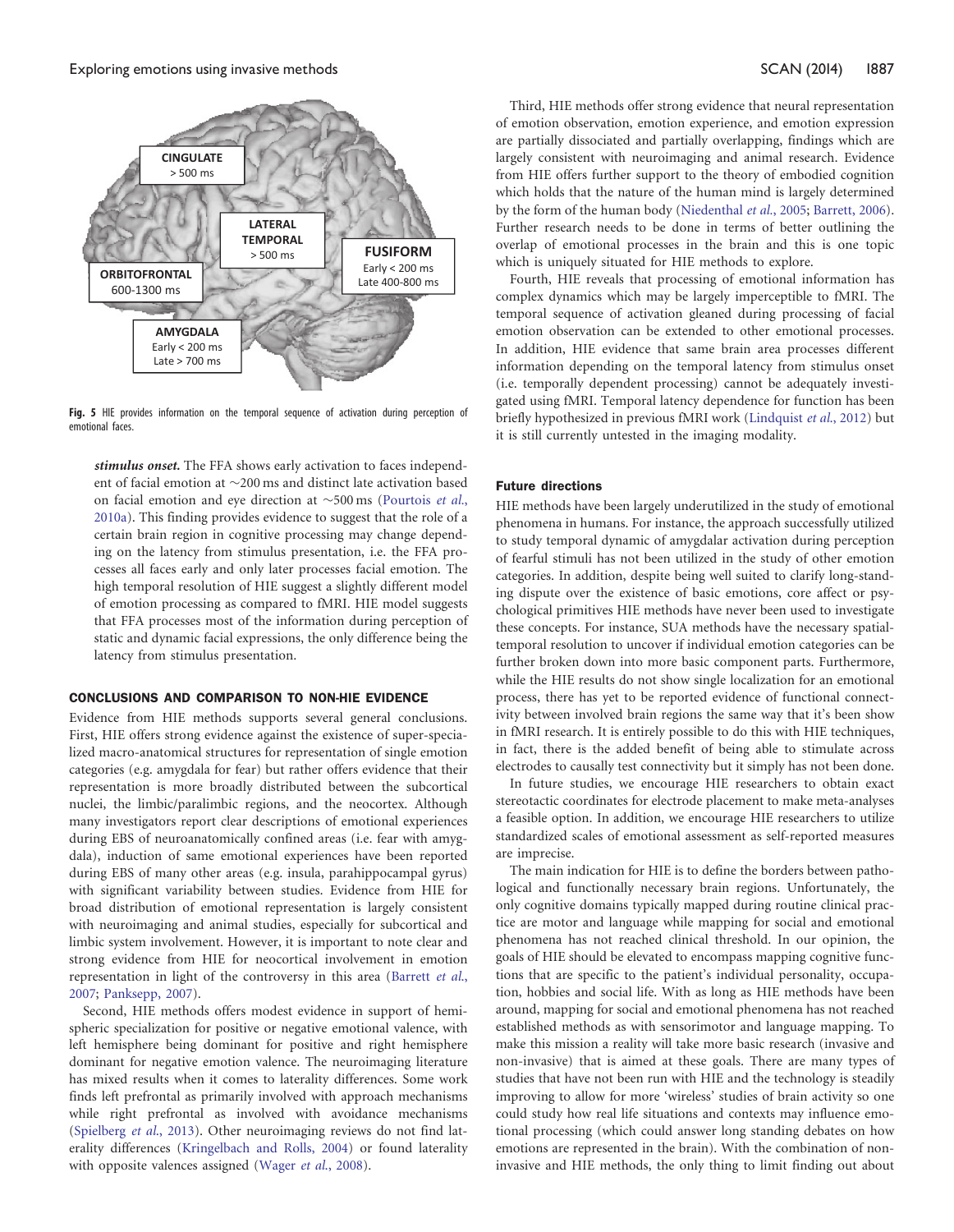<span id="page-9-0"></span>emotional phenomena are the questions asked and the experiments commenced.

#### **REFERENCES**

- Adolphs, R., Tranel, D., Damasio, H., Damasio, A. (1994). Impaired recognition of emotion in facial expressions following bilateral damage to the human amygdala. Nature, 372, 669–72.
- Adolphs, R., Tranel, D., Hamann, S., et al. (1999). Recognition of facial emotion in nine individuals with bilateral amygdala damage. Neuropsychologia, 37, 1111–7.
- Adolphs, R. (2007). Investigating human emotion with lesions and intracranial recording. In: Allen, J., Coan, J., editors. Handbook of Emotion Elicitation and Assessment. New York: Oxford University Press, pp. 426–39.

Adolphs, R. (2010). Emotion. Current Biology, 20(13), 549–52.

- Arroyo, S., Lesser, R.P., Gordon, B., et al. (1993). Mirth, laughter and gelastic seizures. Brain, 116, 757–80.
- Bancaud, J., Brunet-Bourgin, F., Chauvel, P., Halgren, E. (1994). Anatomical origin of deja vu and vivid 'memories' in human temporal lobe epilepsy. Brain, 117, 71–90.
- Barrett, L.F. (2006). Emotions as natural kinds? Perspectives on Psychological Science, 1, 28–58.
- Barrett, L.F. (2011). Bridging token identity theory and supervenience theory through psychological construction. Psychological Inquiry, 22, 115–27.
- Barrett, L.F. (2012). Emotions are real. Emotion, 12, 413–29.
- Barrett, L.F., Bar, M. (2009). See it with feeling: affective predictions in the human brain. Royal Society Phil Trans B, 364, 1325–34.
- Barrett, L.F., Lindquist, K., Bliss-Moreau, E., et al. (2007). Of mice and men: natural kinds of emotion in the mammalian brain? Perspectives on Psychological Science, 2, 297–312.
- Barrett, L.F., Satpute, A. (2013). Large-scale brain networks in affective and social neuroscience: towards an integrative architecture of the human brain. Current Opinion in Neurobiology, 23, 361–72.
- Bartolomei, F., Trebuchon, A., Gavaret, M., Regis, J., Wendling, F., Chauvel, P. (2005). Acute alteration of emotional behaviour in epileptic seizures is related to transient desynchrony in emotion-regulation networks. Clinical Neurophysiology, 116, 2473–9.
- Bechara, A., Tranel, D., Damasio, H., Adolphs, R., Rockland, C., Damasio, A. (1995). Double dissociation of conditioning and declarative knowledge relative to the amygdala and hippocampus in humans. Science, 269, 1115–8.
- Bejjani, B.P., Damier, P., Arnulf, I., et al. (1999). Transient acute depression induced by high-frequency deep-brain stimulation. New England Journal of Medicine, 340, 1476–80.
- Benedetti, F., Colloca, L., Lanotte, M., Bergamasco, B., Torre, E., Lopiano, L. (2004). Autonomic and emotional responses to open and hidden stimulations of the human subthalamic region. Brain Research Bulletin, 63, 203–11.
- Biseul, I., Sauleau, P., Haegelen, C., et al. (2005). Fear recognition is impaired by subthalamic nucleus stimulation in Parkinson's disease. Neuropsychologia, 43, 1054–9.
- Blomstedt, P., Hariz, M.I., Lees, A., et al. (2008). Acute severe depression induced by intraoperative stimulation of the substantia nigra: a case report. Parkinsonism Related Disorders, 14, 253–6.
- Brázdil, M., Roman, R., Urbánek, T., et al. (2009). Neural correlates of affective picture processing–a depth ERP study. NeuroImage, 47, 376–83.
- Brück, C., Wildgruber, D., Kreifelts, B., Krüger, R., Wächter, T. (2011). Effects of subthalamic nucleus stimulation on emotional prosody comprehension in Parkinson's disease. PLoS One, 6, 19140.
- Burdick, A.P., Foote, K.D., Wu, S., et al. (2011). Do patient's get angrier following STN, GPi, and thalamic deep brain stimulation. NeuroImage, 54, S227–32.
- Burgdorf, J., Panksepp, J. (2006). The neurobiology of positive emotions. Neuroscience & Biobehavioral Reviews, 30(2), 173–87.
- Calder, A.J., Young, A.W., Rowland, D., Perrett, D.I., Hodges, J.R., Etcoff, N.L. (1996). Facial emotion recognition after bilateral amygdala damage: differentially severe impairment of fear. Cognitive Neuropsychology, 13, 699–745.
- Chassagnon, S., Minotti, L., Kremer, S., Hoffmann, D., Kahane, P. (2008). Somatosensory, motor, and reaching/grasping responses to direct electrical stimulation of the human cingulate motor areas. Journal of Neurosurgery, 109, 593–604.
- Cunningham, W.A., Zelazo, P.D. (2007). Attitudes and evaluations: a social cognitive neuroscience perspective. Trends in Cognitive Sciences, 11, 97–104.
- David, O., Bastin, J., Chabardès, S., Minotti, L., Kahane, P. (2010). Studying network mechanisms using intracranial stimulation in epileptic patients. Frontier System Neuroscience, 4, 148.
- Davis, K.D., Taylor, K.S., Hutchison, W.D., et al. (2005). Human anterior cingulate cortex neurons encode cognitive and emotional demands. Journal of Neuroscience, 25, 8402–6.
- Drapier, D., Peron, J., Leray, E., et al. (2008). Emotion recognition impairment and apathy after subthalamic nucleus stimulation in Parkinson's disease have separate neural substrates. Neuropsychologia, 46, 2796–801.
- Duffau, H. (2010). Awake surgery for non-language mapping. Neurosurgery, 66, 523–9.
- Duffau, H. (2012). The 'Frontal Syndrome' revisited: lessons from electrostimulation mapping studies. Cortex, 48(1), 120–31.
- Dujardin, K., Blairy, S., Defebvre, L., et al. (2004). Subthalamic nucleus stimulation induces deficits in decoding emotional facial expressions in Parkinson's disease. Journal of Neurology, Neurosurgery, and Psychiatry, 75, 202–8.
- Engel, A., Moll, C., Fried, I., Ojemann, G. (2005). Invasive recordings from the human brain: clinical insights and beyond. Neuroscience, 6, 35–47.
- Feindel, W., Penfield, W. (1954). Localization of discharge in temporal lobe automatism. Archives of Neurology & Psychiatry, 72, 603–30.
- Feinstein, J.S. (2013). Lesion studies of human emotion and feeling. Current Opinion in Neurobiology, 23, 304–9.
- Fernández-Baca, V.G., Lüders, H.O., Basha, M.M., Miller, J.P. (2011). Mirth and laughter elicited during brain stimulation. Epileptic Disorders, 13, 435–40.
- Fish, D.R., Gloor, P., Quesney, F.L., Olivier, A. (1993). Clinical responses to electrical brain stimulation of the temporal and frontal lobes in patients with epilepsy. Pathophysiological implications. Brain, 116, 397–414.
- Fridlund, A.J. (1991). The sociality of solitary smiles: effects of an implicit audience. Journal of Personality and Social Psychology, 60, 229–40.
- Fried, I., MacDonald, K., Wilson, C. (1997). Single neuron activity in human hippocampus and amygdala during recognition of faces and objects. Neuron, 18, 753–65.
- Fried, I., Mateer, C., Ojemann, G., Wohns, R., Fedio, P. (1982). Organization of visuospatial functions in human cortex: evidence from electrical stimulation. Brain, 105, 349–71.
- Fried, I., Wilson, C.L., MacDonald, K.A., Behnke, E.J. (1998). Electric current stimulates laughter. Nature, 391, 650.
- Gordon, B., Hart, J., Lesser, R.P., Arroyo, S. (1996). Mapping cerebral sites for emotion and emotional expression with direct cortical electrical stimulation and seizure discharges. Progress in Brain Research, 107, 61722.
- Greenhouse, I., Gould, S., Houser, M., Hicks, G., Gross, J.J., Aron, A.R. (2011). Stimulation at dorsal and ventral electrode contacts targeted at the subthalamic nucleus has different effects on motor and emotion functions in Parkinson's disease. Neuropsychologia, 49, 528–34.
- Gregorie, E.M., Goldring, S. (1984). Localization of function in the excision of lesions from the sensorimotor region. Journal of Neurosurgery, 61, 1047–54.
- Grimm, S., Schmidt, C.F., Bermpohl, F., et al. (2006). Segregated neural representation of distinct emotion dimensions in the prefrontal cortex-an fMRI study. NeuroImage, 30, 325–40.
- Halgren, E., Walter, R.D., Cherlow, D.G., Crandall, P.H. (1978). Mental phenomena evoked by electrical stimulation of the human hippocampal formation and amygdala. Brain, 101, 83–117.
- Hamann, S. (2012). Mapping discrete and dimensional emotions onto the brain: controversies and consensus. Trends in Cognitive Sciences, 16, 458–66.
- Haq, I.U., Foote, K.D., Goodman, W.G., et al. (2011). Smile and laughter induction and intraoperative predictors of response to deep brain stimulation for obsessive-compulsive disorder. NeuroImage, 54, S247–55.
- Holtzheimer, P.E., Mayberg, H.S. (2011). Deep brain stimulation for psychiatric disorders. Annual Review Neuroscience, 34, 289–307.
- Jung, J., Bayle, D., Jerbi, K., et al. (2011). Intracerebral gamma modulations reveal interaction between emotional processing and action outcome evaluation in the human orbitofrontal cortex. International Journal of Psychophysiology, 79, 64–72.
- Kawasaki, H., Kaufman, O., Damasio, H., et al. (2001). Single-neuron responses to emotional visual stimuli recorded in human ventral prefrontal cortex. Nature Neuroscience, 4, 15–6.
- Kober, H., Barrett, L.F., Joseph, J.J., Bliss-Moreau, E., Lindquist, K., Wager, T.D. (2008). Functional grouping and cortical-subcortical interactions in emotion: a meta-analysis of neuroimaging studies. Neuroimage, 42, 998–1031.
- Kovach, C.K., Tsuchiya, N., Kawasaki, H., Oya, H., Howard, M.A., Adolphs, R. (2011). Manifestation of ocular-muscle EMG contamination in human intracranial recordings. Neuroimage, 54, 213–33.
- Krack, P., Kumar, R., Ardouin, C., et al. (2001). Mirthful laughter induced by subthalamic nucleus stimulation. Movement Disorders, 16, 867–75.
- Kringelbach, M.L., Rolls, E.T. (2004). The functional neuroanatomy of the human orbitofrontal cortex: evidence from neuroimaging and neuropsychology. Prog Neurobiol, 72, 341–72.
- Krolak-Salmon, P., Henaff, M.A., Isnard, J., et al. (2003). An attention modulated response to disgust in human ventral anterior insula. Annals of Neurology, 53, 446–53.
- Krolak-Salmon, P., Hénaff, M.A., Vighetto, A., Bertrand, O., Mauguière, F. (2004). Early amygdala reaction to fear spreading in occipital, temporal, and frontal cortex: a depth electrode ERP study in human. Neuron, 42, 665–76.
- Krolak-Salmon, P., Hénaff, M.A., Vighetto, A., et al. (2006). Experiencing and detecting happiness in humans: the role of the supplementary motor area. Annals of Neurology, 59, 196–9.
- Lachaux, J.P., Rudrauf, D., Kahane, P. (2003). Intracranial EEG and human brain mapping. Journal of Physiology Paris, 97, 613–28.
- Lanteaume, L., Khalfa, S., Regis, J., Marquis, P., Chauvel, P., Bartolomei, F. (2006). Emotion induction after direct intracerebral stimulations of human amygdala. Cerebral Cortex, 17, 1307–13.
- LeDoux, J.E. (2000). Emotion circuits in the brain. Annual Review of Neuroscience, 23, 155–84.